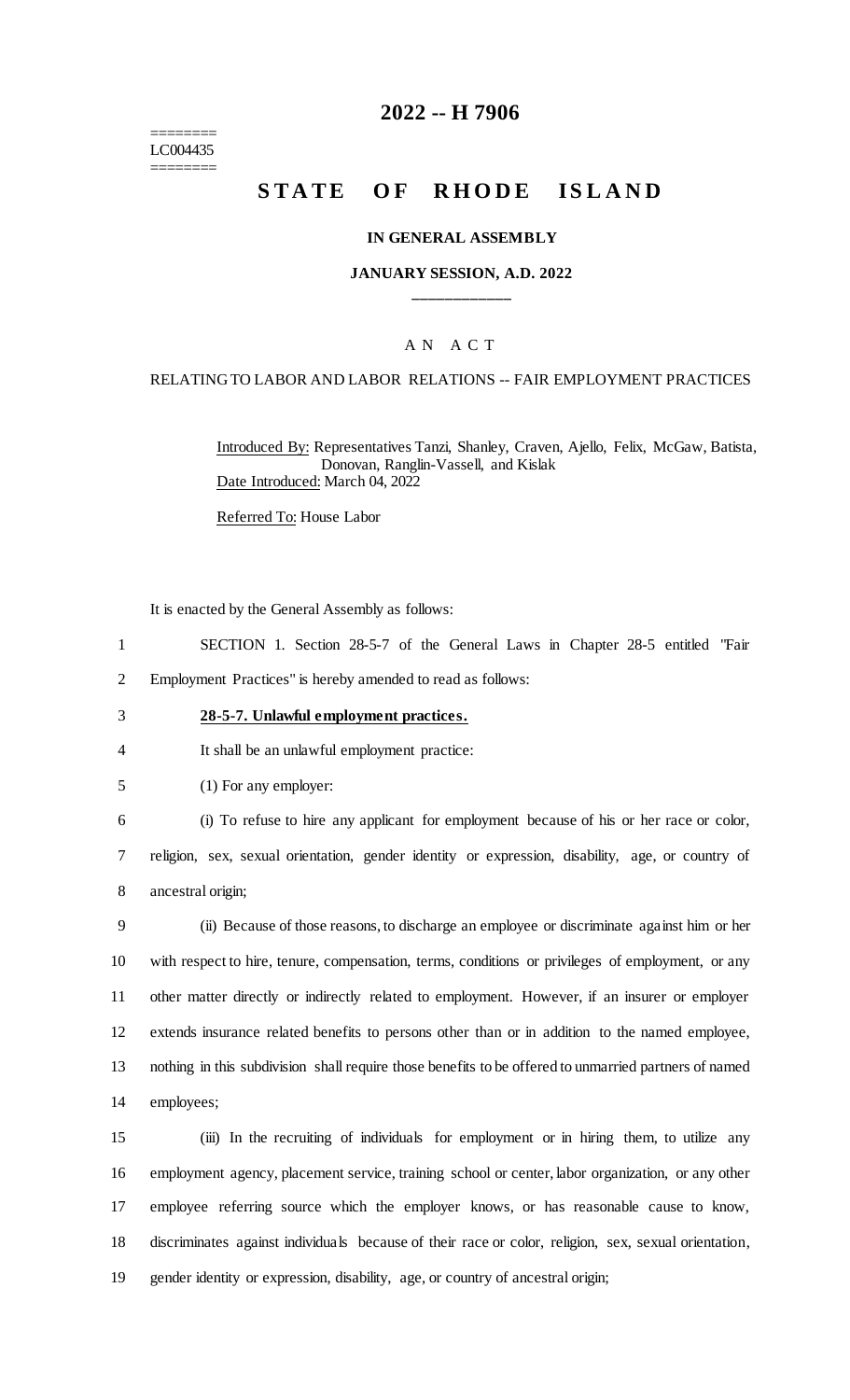(iv) To refuse to reasonably accommodate an employee's or prospective employee's disability unless the employer can demonstrate that the accommodation would pose a hardship on the employer's program, enterprise, or business; or

 (v) When an employee has presented to the employer an internal complaint alleging harassment in the workplace on the basis of race or color, religion, sex, disability, age, sexual orientation, gender identity or expression, or country of ancestral origin, to refuse to disclose in a timely manner in writing to that employee the disposition of the complaint, including a description of any action taken in resolution of the complaint; provided, however, no other personnel information shall be disclosed to the complainant;

 (2)(i) For any employment agency to fail or refuse to properly classify or refer for employment or otherwise discriminate against any individual because of his or her race or color, religion, sex, sexual orientation, gender identity or expression, disability, age, or country of ancestral origin; or

 (ii) For any employment agency, placement service, training school or center, labor organization, or any other employee referring source to comply with an employer's request for the referral of job applicants if the request indicates either directly or indirectly that the employer will not afford full and equal employment opportunities to individuals regardless of their race or color, religion, sex, sexual orientation, gender identity or expression, disability, age, or country of ancestral origin;

(3) For any labor organization:

 (i) To deny full and equal membership rights to any applicant for membership because of his or her race or color, religion, sex, sexual orientation, gender identity or expression, disability, age, or country of ancestral origin;

 (ii) Because of those reasons, to deny a member full and equal membership rights, expel him or her from membership, or otherwise discriminate in any manner against him or her with respect to his or her hire, tenure, compensation, terms, conditions or privileges of employment, or any other matter directly or indirectly related to membership or employment, whether or not authorized or required by the constitution or bylaws of the labor organization or by a collective labor agreement or other contract;

 (iii) To fail or refuse to classify properly or refer for employment, or otherwise to discriminate against any member because of his or her race or color, religion, sex, sexual orientation, gender identity or expression, disability, age, or country of ancestral origin; or

 (iv) To refuse to reasonably accommodate a member's or prospective member's disability unless the labor organization can demonstrate that the accommodation would pose a hardship on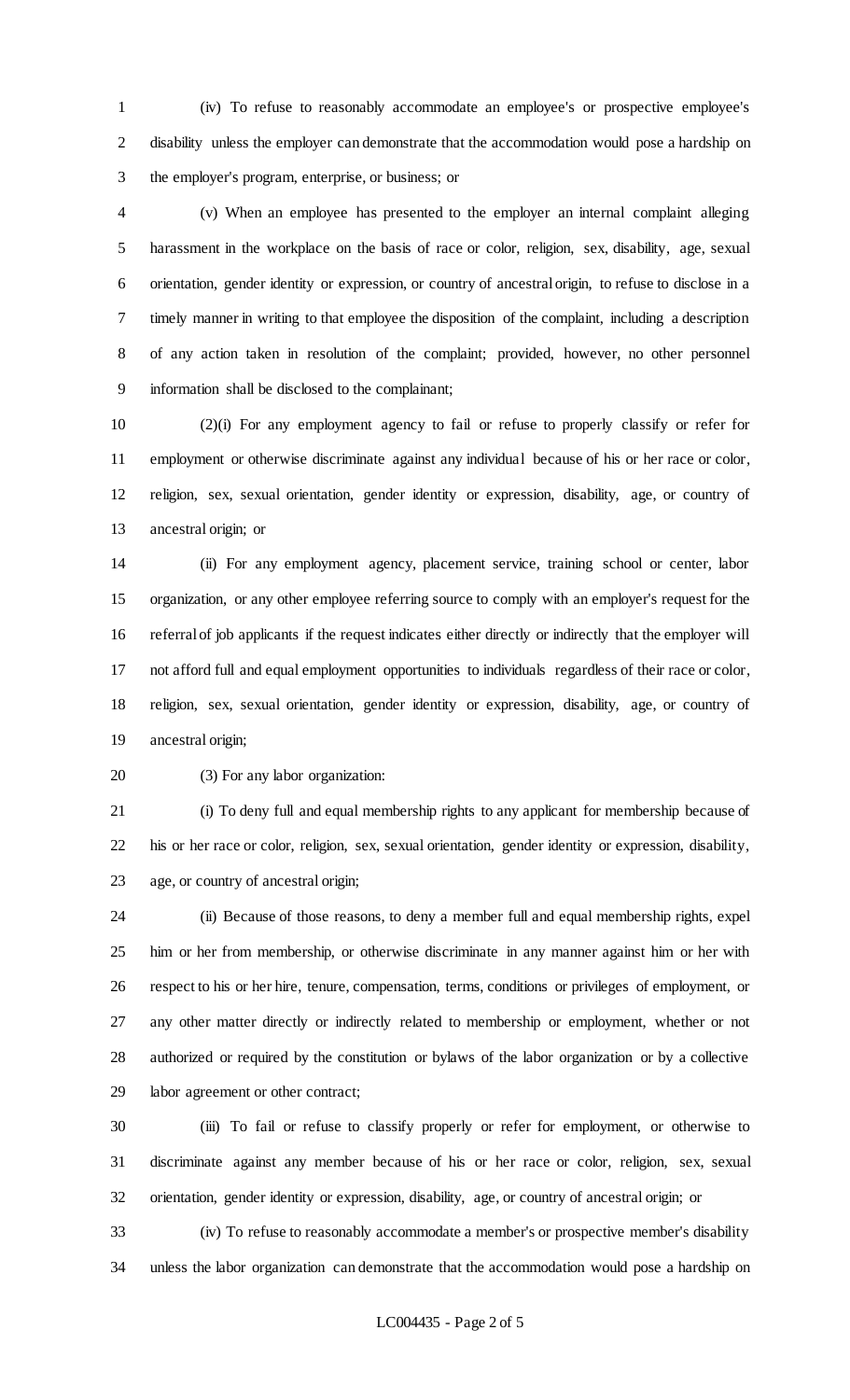the labor organization's program, enterprise, or business;

 (4) Except where based on a bona fide occupational qualification certified by the commission or where necessary to comply with any federal mandated affirmative action programs, for any employer or employment agency, labor organization, placement service, training school or center, or any other employee referring source, prior to employment or admission to membership of any individual, to:

 (i) Elicit or attempt to elicit any information directly or indirectly pertaining to his or her race or color, religion, sex, sexual orientation, gender identity or expression, disability, age, or country of ancestral origin;

 (ii) Make or keep a record of his or her race or color, religion, sex, sexual orientation, gender identity or expression, disability, age, or country of ancestral origin;

 (iii) Use any form of application for employment, or personnel or membership blank containing questions or entries directly or indirectly pertaining to race or color, religion, sex, sexual orientation, gender identity or expression, disability, age, or country of ancestral origin;

 (iv) Print or publish or cause to be printed or published any notice or advertisement relating to employment or membership indicating any preference, limitation, specification, or discrimination based upon race or color, religion, sex, sexual orientation, gender identity or expression, disability, age, or country of ancestral origin; or

 (v) Establish, announce, or follow a policy of denying or limiting, through a quota system or otherwise, employment or membership opportunities of any group because of the race or color, religion, sex, sexual orientation, gender identity or expression, disability, age, or country of ancestral origin of that group;

 (5) For any employer or employment agency, labor organization, placement service, training school or center, or any other employee referring source to discriminate in any manner against any individual because he or she has opposed any practice forbidden by this chapter, or because he or she has made a charge, testified, or assisted in any manner in any investigation, proceeding, or hearing under this chapter;

 (6) For any person, whether or not an employer, employment agency, labor organization, or employee, to directly or indirectly commit any act declared by this section to be an unlawful employment practice, or to aid, abet, incite, compel, or coerce the doing of any act declared by this section to be an unlawful employment practice, or to obstruct or prevent any person from complying with the provisions of this chapter or any order issued pursuant to this chapter, or to attempt directly or indirectly to commit any act declared by this section to be an unlawful employment practice, it being the legislative intent that individuals may be held personally liable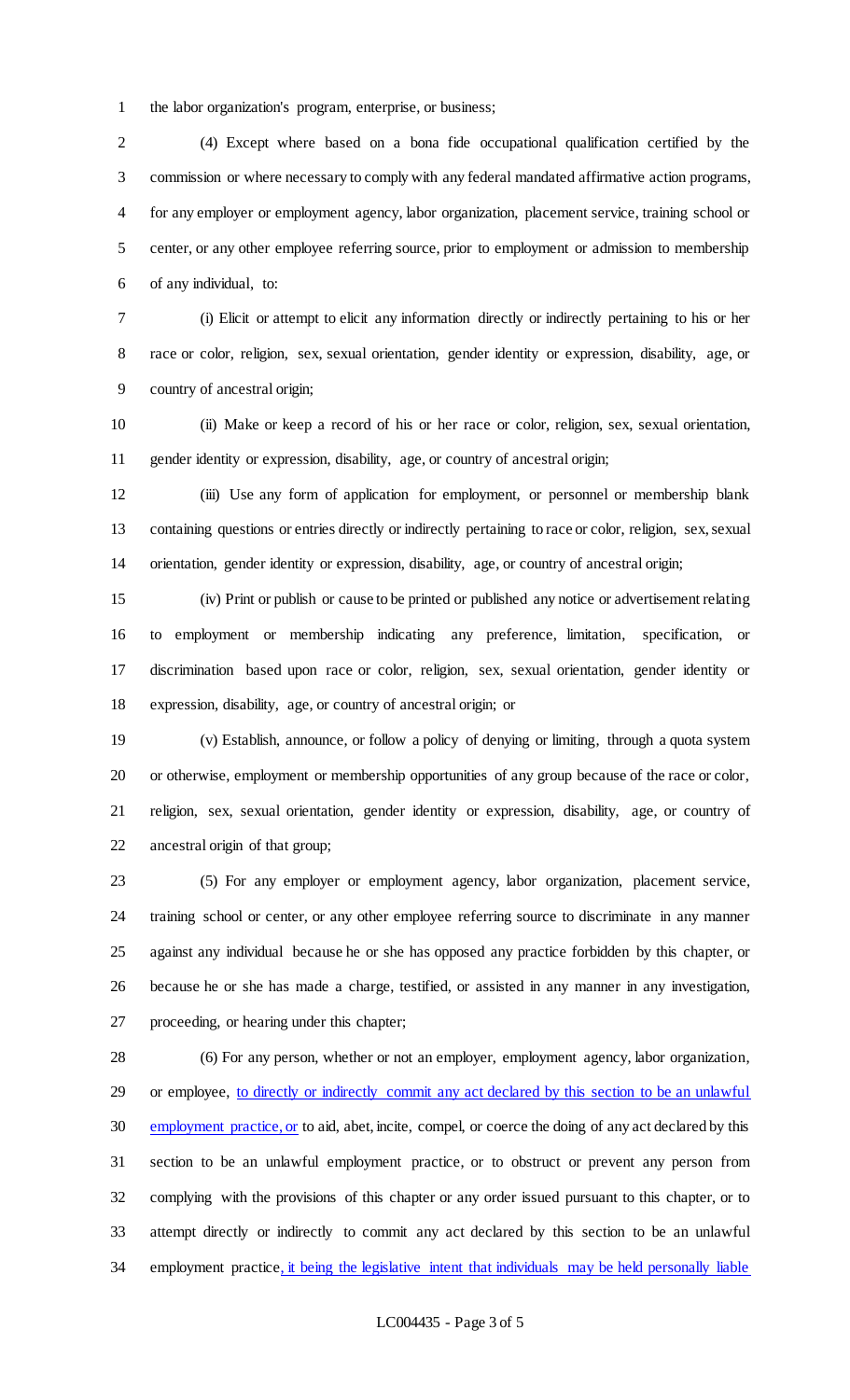#### for such conduct, including, but not limited to, employees or employers;

 (7) For any employer to include on any application for employment, except applications for law enforcement agency positions or positions related to law enforcement agencies, a question inquiring or to otherwise inquire either orally or in writing whether the applicant has ever been arrested, charged with or convicted of any crime; provided, that:

 (i) If a federal or state law or regulation creates a mandatory or presumptive disqualification from employment based on a person's conviction of one or more specified criminal offenses, an employer may include a question or otherwise inquire whether the applicant has ever been convicted of any of those offenses; or

 (ii) If a standard fidelity bond or an equivalent bond is required for the position for which the applicant is seeking employment and his or her conviction of one or more specified criminal offenses would disqualify the applicant from obtaining such a bond, an employer may include a question or otherwise inquire whether the applicant has ever been convicted of any of those offenses; and

 (iii) Notwithstanding, any employer may ask an applicant for information about his or her criminal convictions at the first interview or thereafter, in accordance with all applicable state and federal laws;

 (8)(i) For any person who, on June 7, 1988, is providing either by direct payment or by making contributions to a fringe benefit fund or insurance program, benefits in violation with §§ 28-5-6, 28-5-7 and 28-5-38, until the expiration of a period of one year from June 7, 1988 or if there is an applicable collective bargaining agreement in effect on June 7, 1988, until the termination of that agreement, in order to come into compliance with §§ 28-5-6, 28-5-7 and 28-5- 38, to reduce the benefits or the compensation provided any employee on June 7, 1988, either directly or by failing to provide sufficient contributions to a fringe benefit fund or insurance program.

 (ii) Where the costs of these benefits on June 7, 1988 are apportioned between employers and employees, the payments or contributions required to comply with §§ 28-5-6, 28-5-7 and 28- 5-38 may be made by employers and employees in the same proportion.

 (iii) Nothing in this section shall prevent the readjustment of benefits or compensation for reasons unrelated to compliance with §§ 28-5-6, 28-5-7 and 28-5-38.

SECTION 2. This act shall take effect upon passage.

======== LC004435 ========